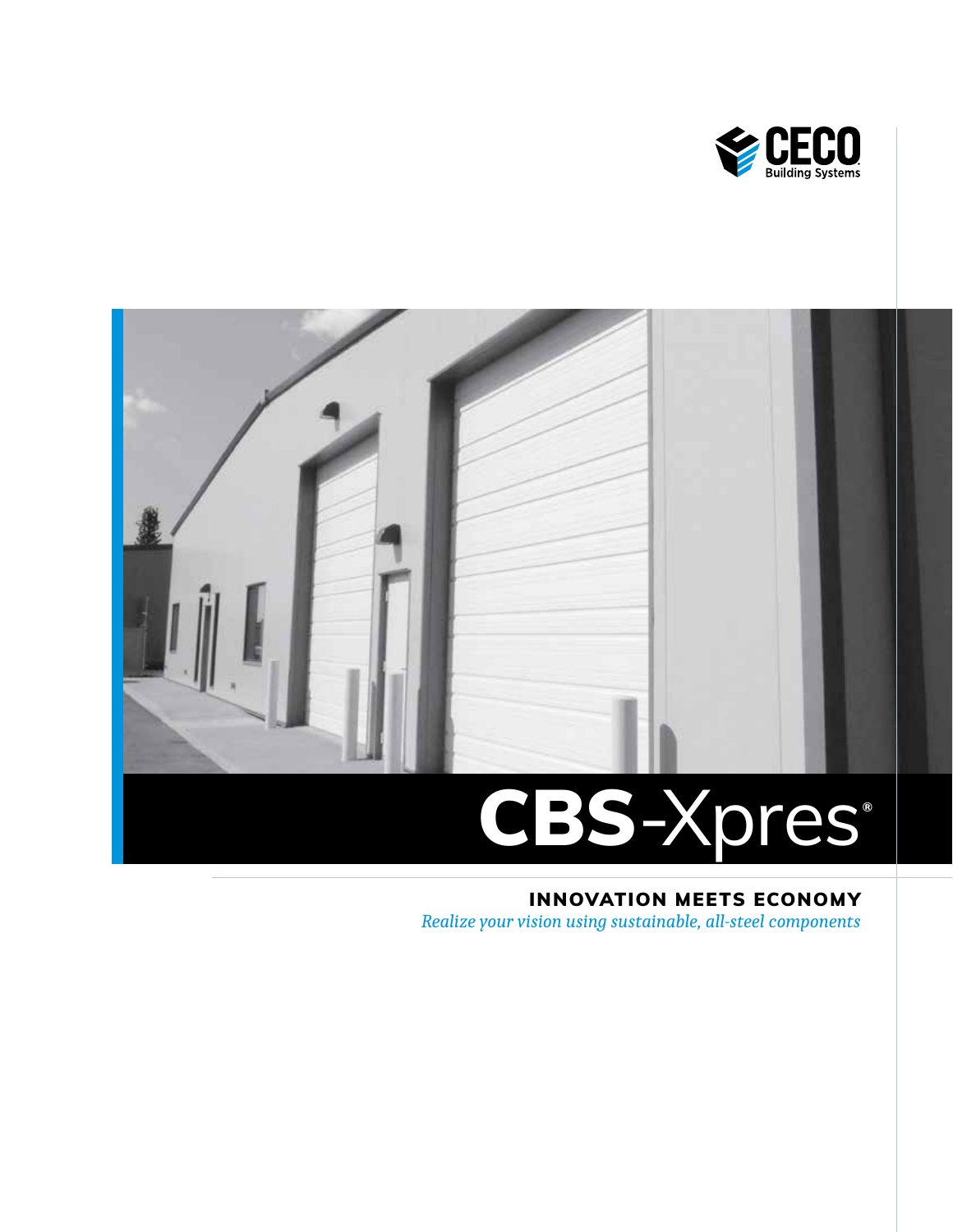## QUALITY, VALUE & SPEED OF CONSTRUCTION

### SAVE TIME AND MONEY

- ◆ CBS-Xpres® significantly reduces project detail and design time by automating core functions. Quick and convenient pricing makes ordering your low-complexity building easy!
- ◆ Reduced on-site labor costs, as most connections utilize A325 bolts for fast and easy installation.
- ◆ Metal systems can bear greater loads, requiring fewer materials.
- ◆ Manufactured from quality all-steel components requiring minimal maintenance.
- ◆ Customized to your exact specifications and engineered to meet the building code requirements of your area.

### PRECISION-ENGINEERED

All CBS-Xpres buildings are made with the highest level of integrity and durability with high-quality materials produced by IAS-accredited manufacturing plants. Rigid quality and production controls and experienced personnel ensure our pre-engineered frames, secondary steel, and roof and wall panels fit correctly every time. Each CBS-Xpres building is engineered to meet the building code requirements\* for your area.

\**Codes and loads vary by site. Buyers must verify codes and loads for each site with local building officials.*

Roof

### BUILDING SPECIFICATIONS

#### GABLED:

Length: 20′ to 500′ Eave Height: 10′ to 26′ Roof Slope: ½:12 to 4:12

Width: 15' to 100'

### SINGLE SLOPES:

Width: 15' to 60' Length: 20′ to 500′ Eave Height: 10′ to 26′ Roof Slope: ½:12 to 4:12

#### BAY SPACING:

Adjustable based on building geometry

### FRAME TYPES:

Non-Expandable, Expandable, Bearing Frame (end wall only)

GIRT CONDITIONS: Bypass or Flush

ROOF PANEL: PBR, Ultra-Dek®, Double-Lok®

WALL PANEL: AVP, PBR, PBR (reverse)

### COLUMNS:

Tapered or Straight

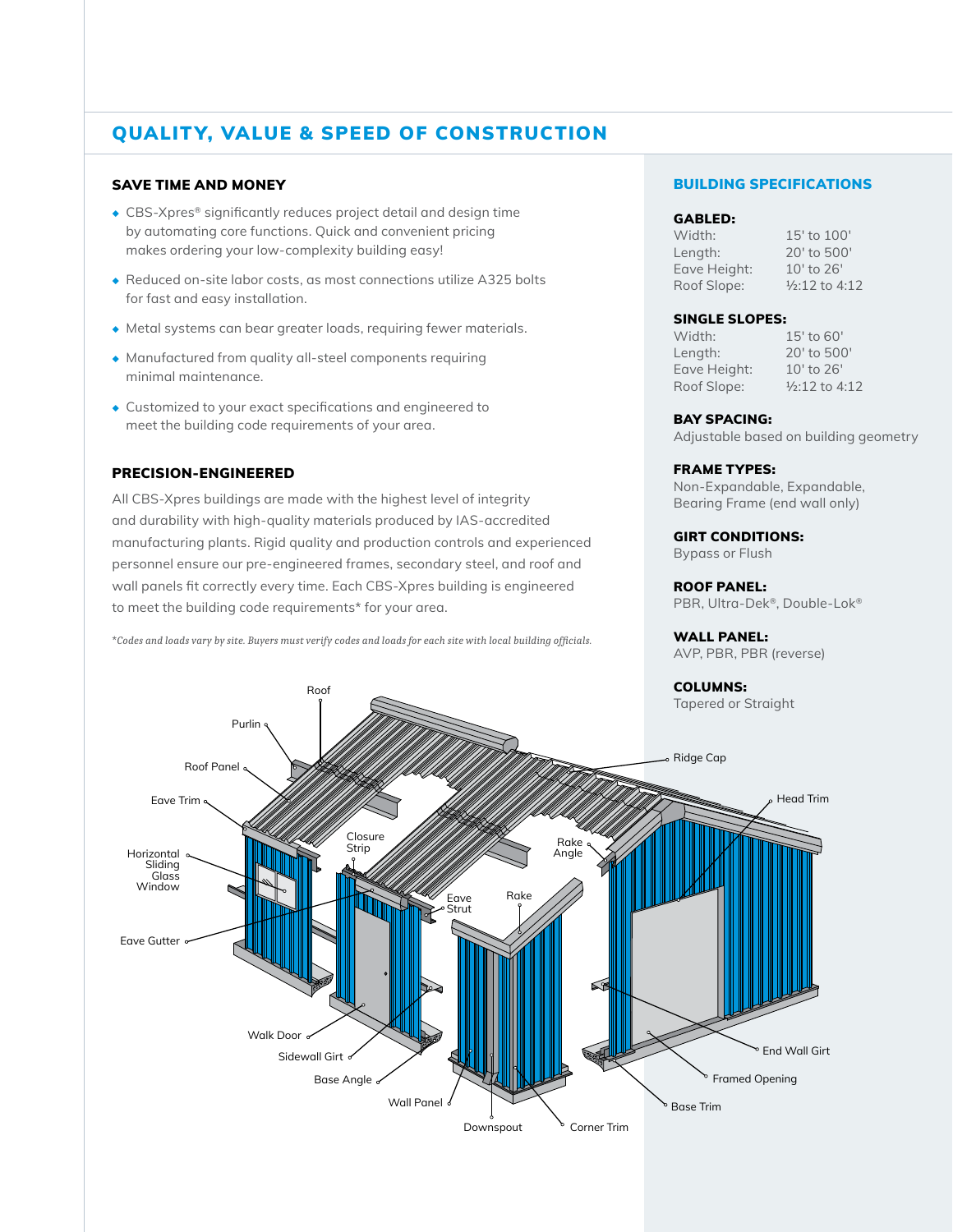### FLEXIBLE, AFFORDABLE SOLUTIONS

CBS-Xpres buildings are pre-engineered, low-complexity metal structures perfect for a variety of small building applications. They are an ideal solution for projects requiring quick turnaround, from agricultural and commercial applications to institutional and residential use. CBS-Xpres is the faster, easier and more economical approach to metal building selection.

### AVAILABLE ACCESSORIES

- ◆ Purlin and Canopy Roof Extensions
- ◆ Gutters and Downspouts
- ◆ Framed Opening Flashing
- ◆ Partitions at Frame Line
- ◆ Interior Wall Liner Panels
- ◆ Light Transmitting Panels
- ◆ Walk Doors up to 150 MPH
- ◆ Windows
- ◆ Wainscot
- ◆ Vents
- ◆ Roof Jacks
- ◆ Multiple Base Trim Options
- ◆ Insulation
- ◆ Roll-up Overhead Doors

### EXCEPTIONAL COLOR OPTIONS



Final color selection should be made from metal color chips.